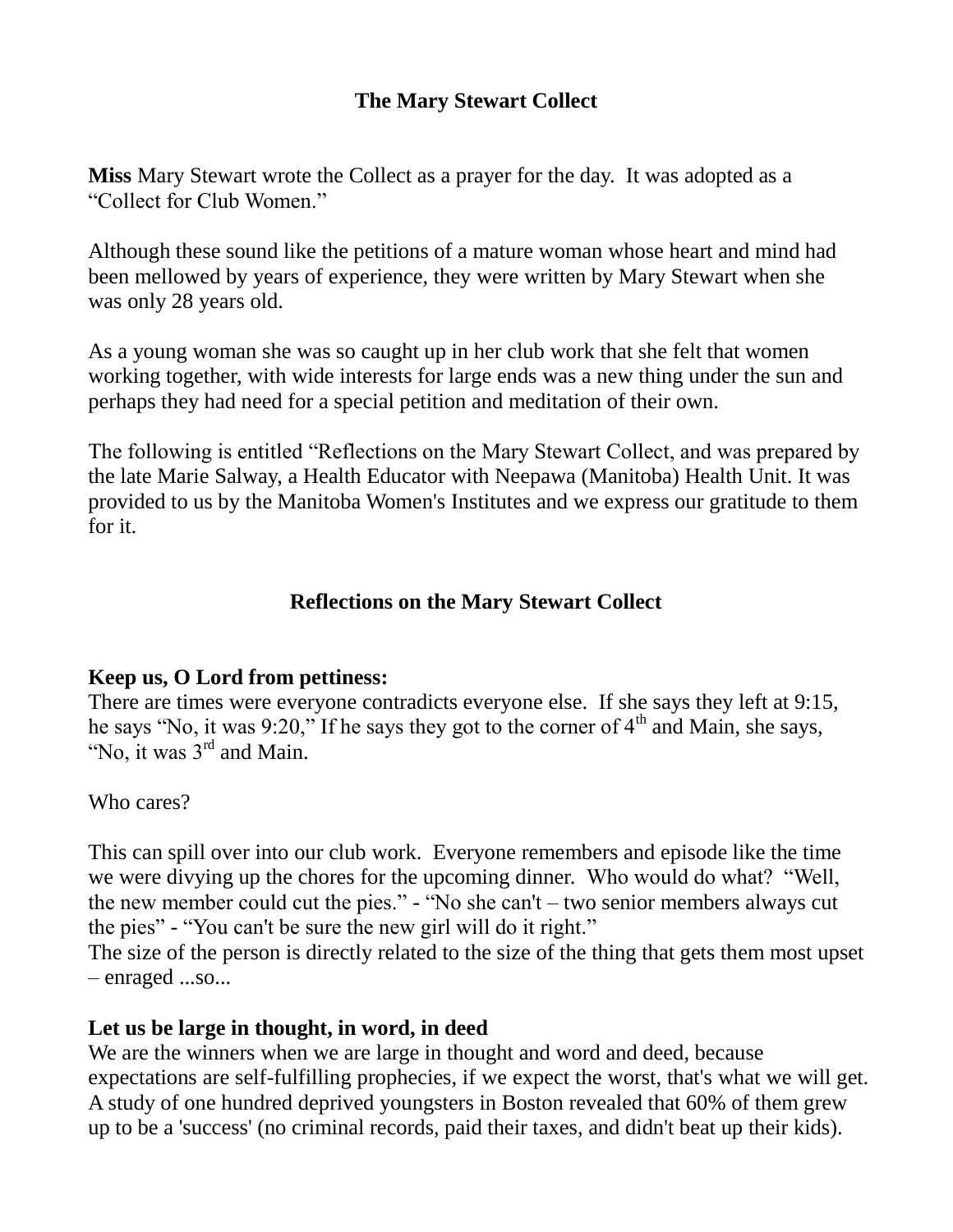When they were asked why they attributed their success to, they said, "Somebody believed in me. Someone expected me to use my potential and energy in a positive way"

Someone had been large in thought and word and deed. Our thoughts, words and actions are a reflection of ourselves. Reflect that people are good, precious and beautiful and they will respond as good, precious and beautiful. You don't have to be lauding and praising – a sincere comment, your eyes and your had clasp will let people know how you feel.

Dogs know how you feel about them and they respond by wagging their tail, or slinking away or biting you back. People, know too. Children are masters at detecting our thoughts and interpreting our words and deeds – and club members are pretty good at it too.

If schools opened at 7:00 am, some kids would be there not to warm their hands but to warm their hearts. Women look to each other for this warmth, too. So let us be large in thought and word and deed and --

## **Let us be done with fault finding**

Complainers excite more contempt than pity. These are folks who, when they smell flowers, look around for a casket.

A psychologist from Brandon University came to help us with the session on "people relationships". He started off by asking us what we wanted to talk about.

One lady said, "Don't ask us, you are the big professor from the University – you with your fancy suit and red tie – you are the big "Psychiatrist" -- you should be telling us what to talk about."

We learned more about her than we did about the professor. "When Peter tells me about Paul, we learn more about Peter than about Paul". Every time we speak we divulge more about ourselves than we do about our subject.

If you know someone well enough to find fault, we know them pretty well – well enough to have recognized some good quality.

So, let's dwell on that because "what we think on grows." If we feed our minds on negative, mean, miserable thoughts, those 'weeds' grow. Think trusting, caring, positive thoughts and you'll never be lonely 'cause everyone will come by to see and smell the flowers.'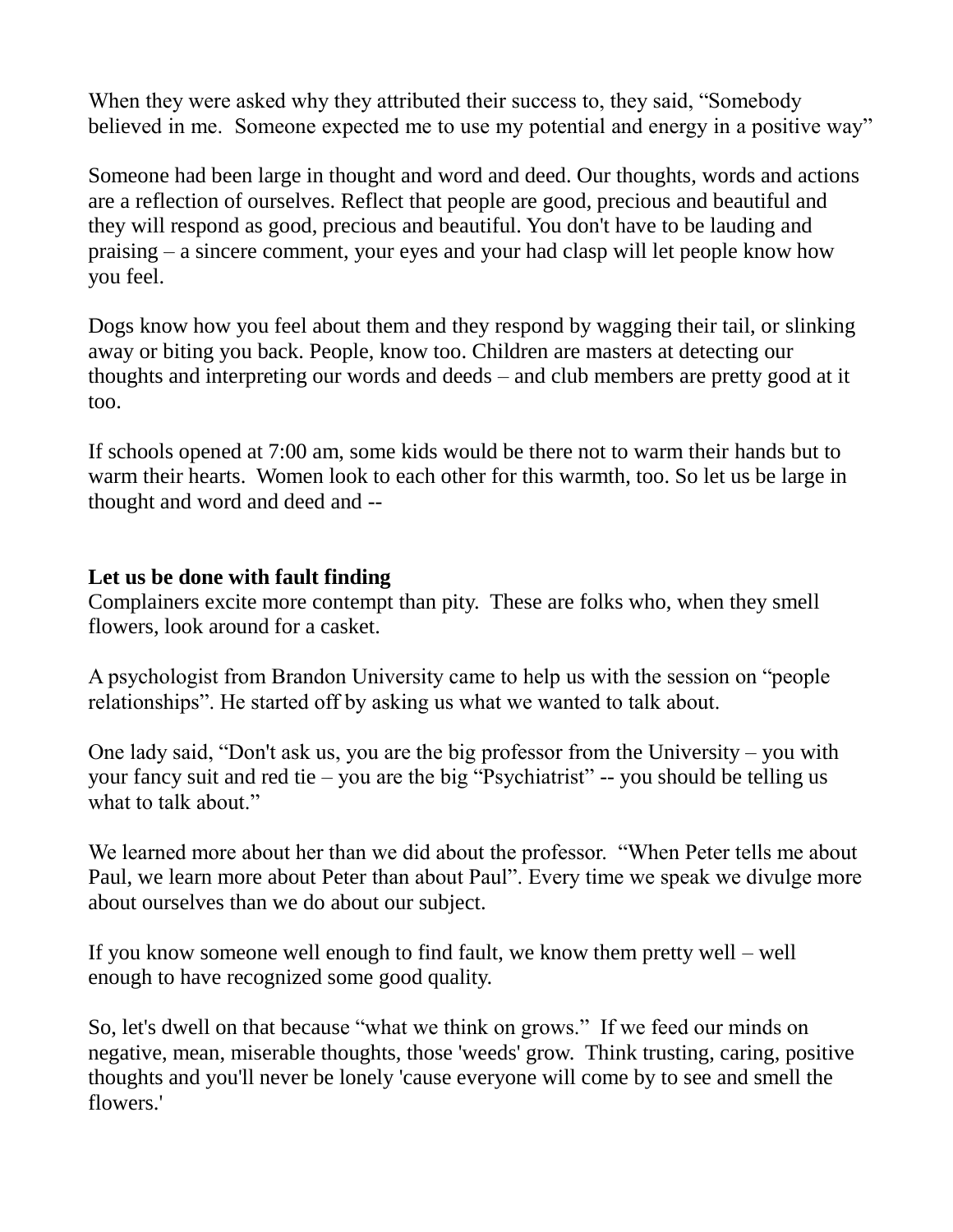The wheel that squeaks the loudest gets the grease sometimes--- and sometimes it gets replaced.

## **And leave off self-seeking**

Reverend Mutchmor, one time Moderator of the United Church of Canada told a story on himself to illustrate humility. One evening he went out to a meeting, and having arrived early, he dropped into a cafe for a cup of coffee to kill some time.

As he sat sipping his coffee, a lady approached and hesitantly said, "I think I should know you – aren't you the moderator of the United Church?" He was quite puffed up and secretly thought. "You see, I am recognized wherever I go – that's what it is to be in high places and move big things"

The lady, still hesitant, continued: "Well, excuse me, but you'll probably be going somewhere, where a lot of people will see you – so you might like to know that there's a hold in the seat of your pants"

With a great thud he said, he was back down to earth.

Self-seeking is a trap we all fall into. Somewhere we got the idea that fulfillment comes from self-centeredness and self-indulgance.

The Wages for Housewives Committee gave their 1979 Award of the Year to a lady, "Not because she was typical, but because she symbolized all the girls who had to choose between themselves and their children in order to find fulfillment"...and she had chosen herself!

What hogwash! You will never find fulfillment by stacking yourself up against your kids or your husband or anyone else. You don't find happiness by standing on someone else's neck. But reach out to help another and the bluebird will come and sit on your window sill.

Self-fulfillment comes from self-discipline, self sacrifice and self restraint. Self indulgence is self-destructive to the individual and the organization.

 To keep the marriage bubbling, with love in the loving cup. When you're wrong admit it, and when you're right, shut up...

And that works in the Club, too.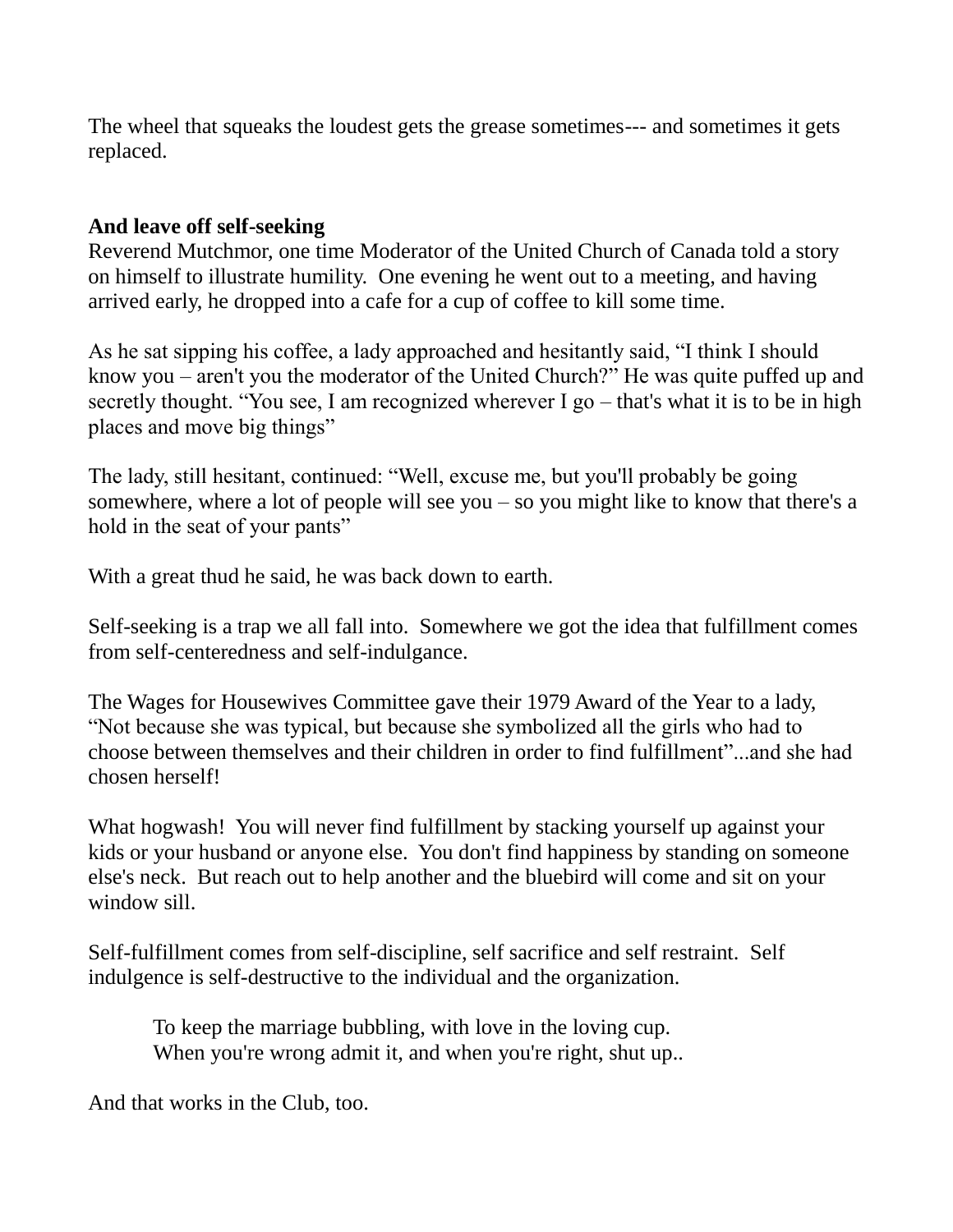## **May we put away all pretense...**

My mother-in-law could never understand why anyone would dye their hair. She had looked forward to finding her first grey hair – then she lived in anticipation of the day she'd be snowy white.

People who are well-adjusted don't have to pretend. Another group who don't pretend are seasick. Anybody who wants to vomit doesn't put on airs! Folks worth impressing are not swayed by pretense of power, prestige or pay. They are impressed by truth, beauty and goodness.

Unfortunately children who are so honest have to associate with adults who teach them to misrepresent. "Oh, that we could be born old, and grow younger and cleaner and ever simpler, unti at last, with the white souls of little children, we lay us down to eternal slwwp.

When we misrepresent, we throw up barriers, blocking communication, loving, caring, and understanding. Sometimes we do it on purpose to keep people from getting too close.

 "She drew a circle that shut me out. Rebel, heretic, thing to flout But love and I had the will to win – We drew a circle and took her in."

So the next time you see a phony – be kind, for they are frightened you won't be impressed – frightened you'll get so close you'll see right through their veneer. You 'draw a circle that takes her in". Give her a hug!

# **Let us put away all pretense and meet each other face to face without self pity and without prejudice.**

 **"**Prejudice is a vagrant opinion with no visible means of support."

"Self-pity in a woman is as nauseating as cheap perfume"

There is a lesson in doing away with self pity and prejudice. A lady in our area had a double mastectomy. The first time I saw her after she was discharged from the hospital, I asked her how she managed the emotional trauma of the experience.

She said the health professionals were no help – the doctors and nurses couldn't talk to her or listen to her talk about this emotional crisis. They couldn't even tell her where to buy a bra – but a mutual friend who had had a mastectomy was a great source of strength.

Then she said, "Can you believe the great opportunity this has provided. We have no mastectomy counselling in our region. Because of this experience, I am in a good position to get that going and that's exactly what I am going to do." And she did.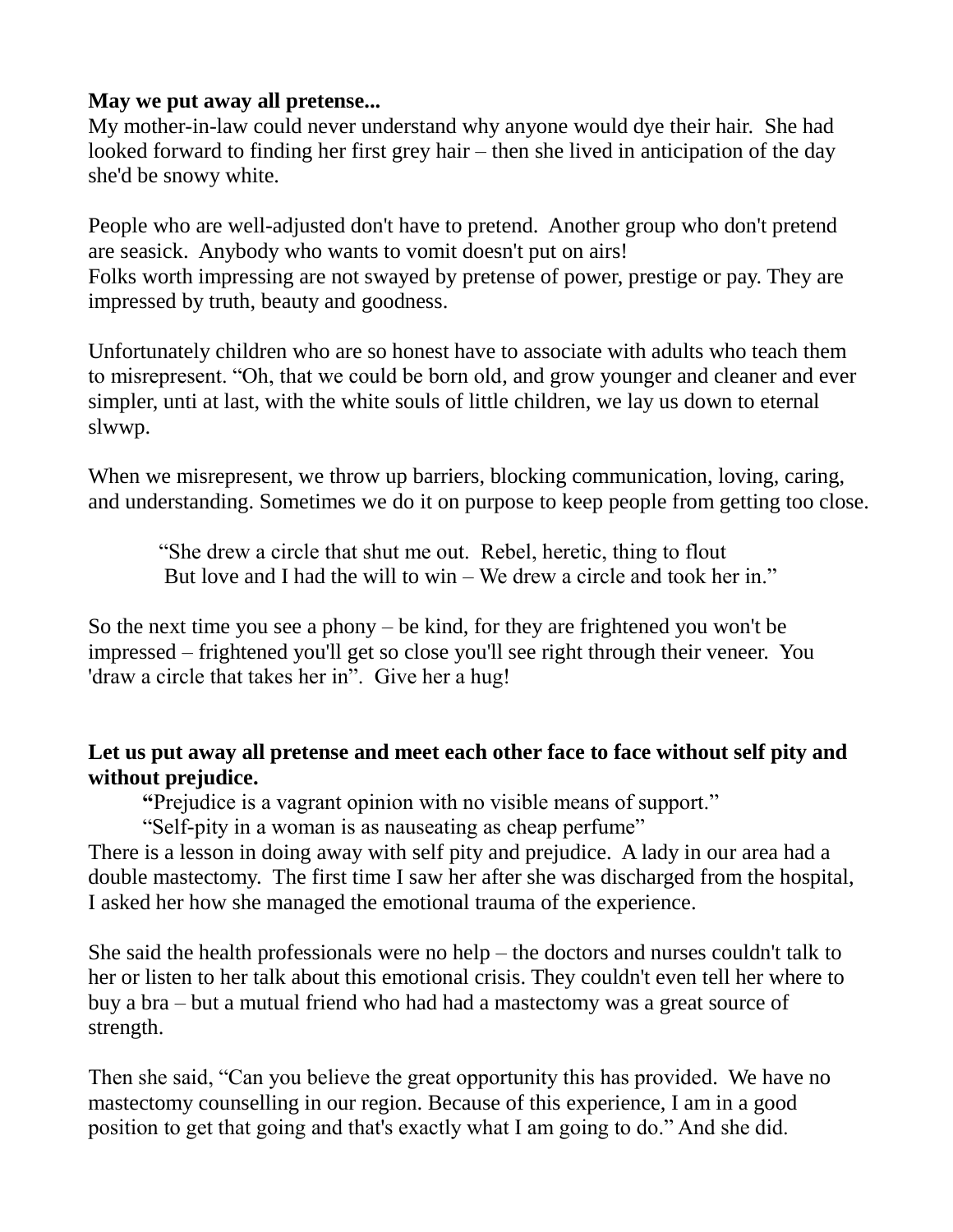I thought of Peter Marshall (The Man Called Peter) praying in the U.S. Senate:

"O Lord, when we pray for life without trials and work without difficulty, help us to remember that oaks grow strong in contrary winds, and diamonds are made under pressure.

With stout hearts may we see in every calamity an opportunity, and not give way to the pessimism that sees calamity in every opportunity" Amen.

# **May we never be hasty in judgement and always generous**

A true story in Reader's Digest told of an adopted child who grew to womanhood bitter and resentful of the parents who had rejected her. Although she had a good home with loving adoptive parents, she vowed she would find her natural parents and tell them of her wounds.

When she finally located her mother, she found she was blind. She also learned that because her father had died, her mother felt there were too many obstacles in providing this wonderful baby with life's opportunities. Her loving concern prompted her to make the painful decision to let the baby go to a family that was better able to nurture her.

Never be hasty in Judgement and always generous.

Generosity is loving people more than they deserve. It's loving the unlovable. Anyone can love the lovable – even the mean and stingy.

Everyone needs the nourishment of a smile, a touch, a word of encouragement. The greatest nourishment comes in small everyday acts of tenderness – not in the huge celebrations. And each of us can give this nourishment. We owe it to each other.

So give until it hurts – then keep on giving until it's a joy.

Ernie Pyle said when his mother suffered a stroke, the neighbour, Anna Kearns, phoned. She didn't say "Let me know if there's anything I can do." She said, "I'll be over at 7:30 in the morning to do the wash" - and she was.

"And must I be giving again and again?" "O, no said the angel, piercing me through "Just give till the Master stops giving to you."

But let's not forget that giving can't happen without receiving. It is very hard for some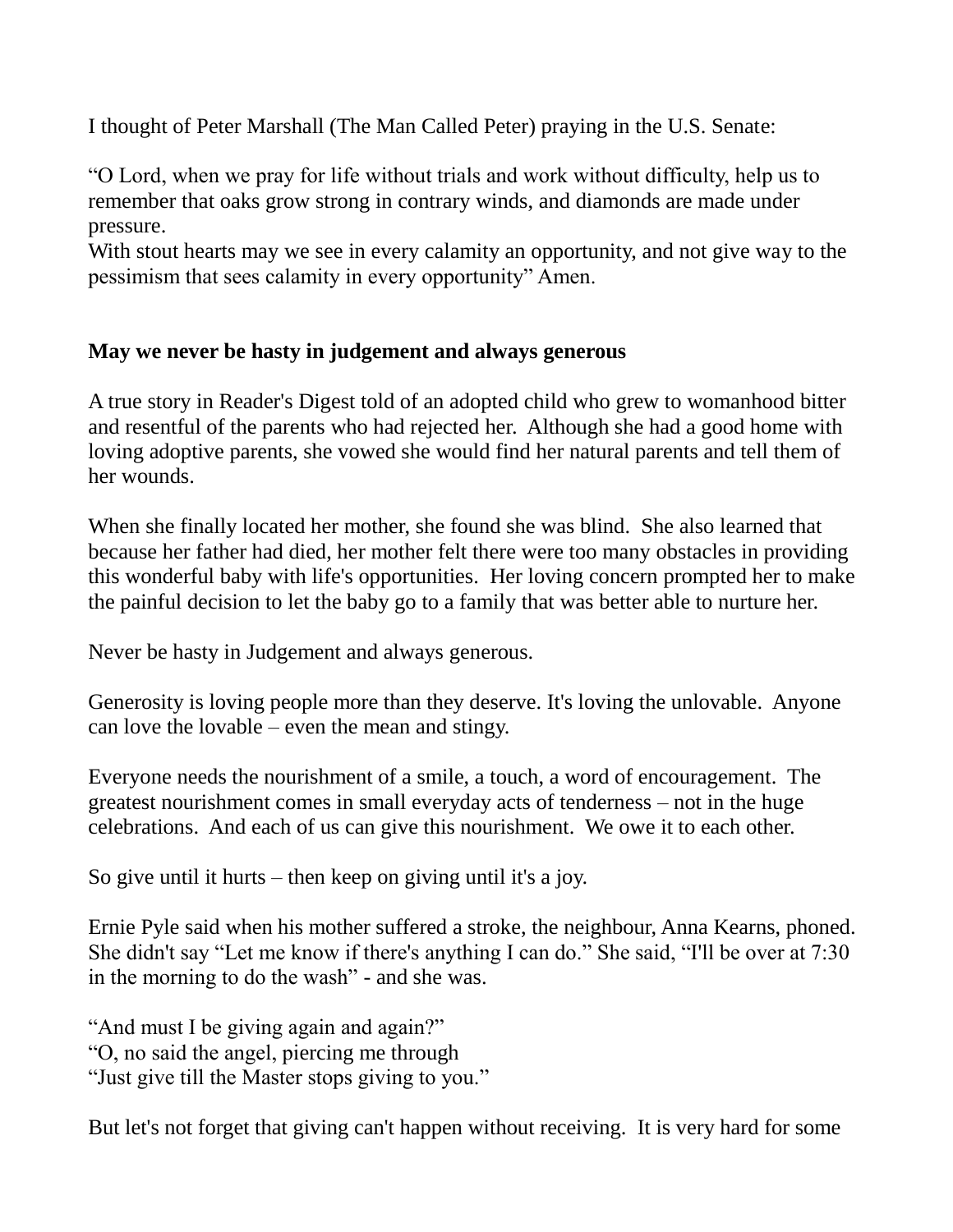people to accept graciously. (They are only comfortable when giving.) When you receive, you make a gift to the one who gives – because you have let them know the joy of being generous. To be gracious in receiving takes practice –it's worth learning.

#### **Teach us to put into action our better impulses – straight forward and unafraid**

Children are full of wonder and delightful abandon enjoy the innocent freedom to take a chance. Adults have to consider, explore endless possibilities, wait till it's absolutely safe, end up doing nothing. But not a group of women in our district who decided to do something about accident rates. Representatives of three groups came together and decided on numerous projects. Cautioned that they should start small, concentrate in a narrow area, achieve and build on that success – they said "Nonsense... it's a big job and there's lots of us and lots more we can involve. "They surged forward... got the Elks to teach bicycle safety, got stores to put poison control charts in grocery hampers, old slow moving vehicle signs for Mother's Day, Father's Day and birthday presents, got school buses loading on school grounds (but only after they had got the grounds paved and back gate on the property) and many, many more.

When you feel that higher power egging you on, step out with faith and trust... straight forward and unafraid.

#### **Let us take time for all things.**

The best part of our lives is the time spent in little unremembered acts of kindness, tenderness and love. We are in such a rush today, it's easy to miss the chances to reach out and help.

Jean Vanier said that the smile of the poor in response to help is what sends energy flowing through your veins... so Jean Vanier and Mother Teresa were lucky – they were with the poor – they could be transformed and rejuvenated by a smile of the poor.

But Mother Teresa said the greatest poverty is to be rejected, unwanted, unloved and North America experiences that kind of poverty more than any their continent.

Our mission field is where we are. One mission field is no more important than another. We pass this way but once – some people we meet will only know God through us. So let's not hurry to a higher level of service, picking our way past the lonely, isolated, starving, unloved and unwanted ones. Let's not pass by the other side.

#### **Make us grow calm, serene, gentle**

A friend, Judy says she always chuckled inside at this line of the Mary Stewart's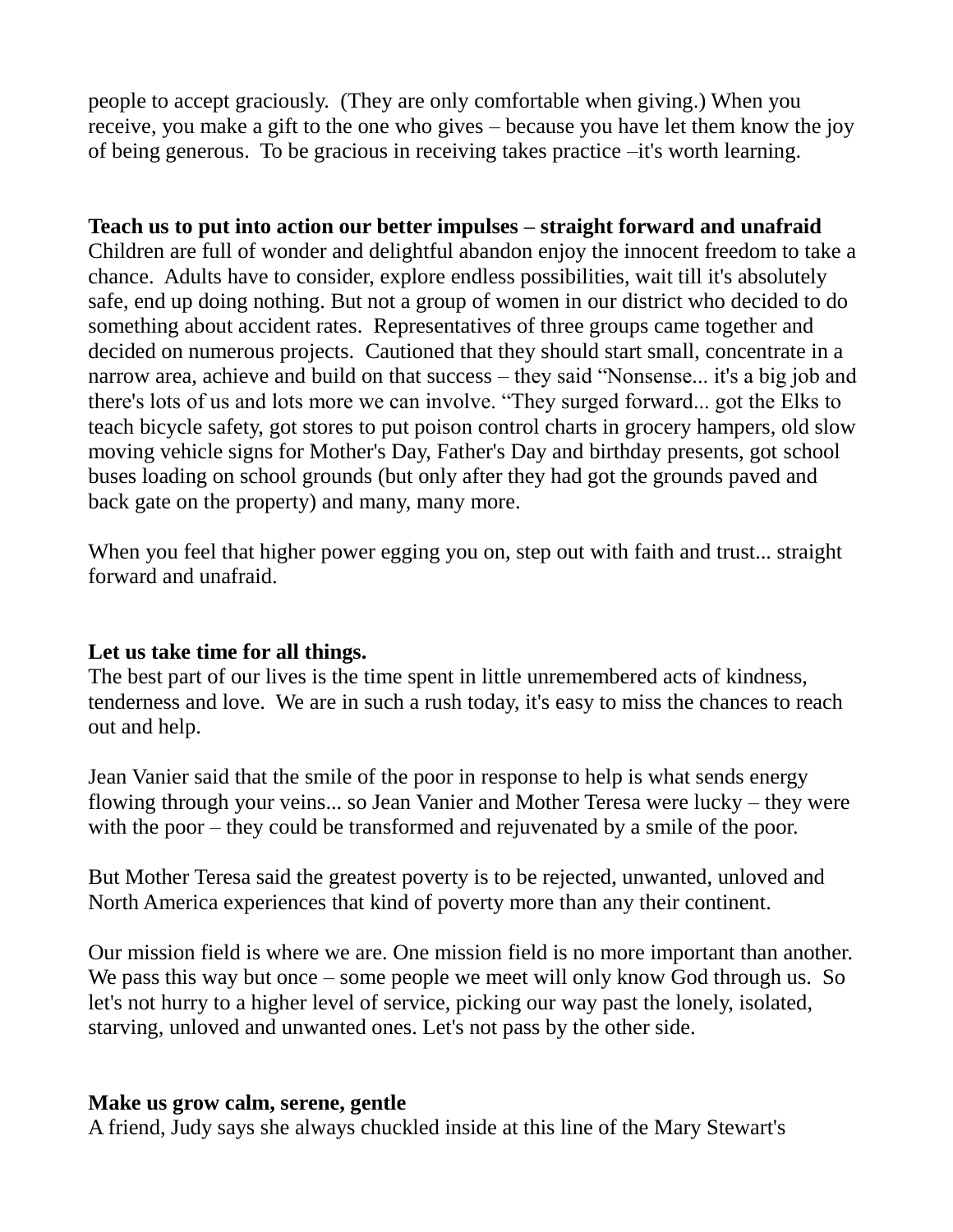Collect, ...because when it came up she was still out of breath, huffing, panting, exhausted from having wrestled the four kids through the evening meal and into their beds. Having hustled herself through the bath and dressing, now she was asking ..Make me grow calm, serene, gentle."

They say we flare up when our feelings of personal worth are threatened ..when we are 'put down" or think we were "put down".

Onetime my husband said , "We're out of margarine." I said "Well, that's fine with me. I've carried every roll of toilet paper and every pound of margarine into this house for the last thirty years – and if you think you can manage this household better than I can – go right ahead – you an start right now don't wait until Monday!"

He never said I couldn't manage the house – he just said, "We're out of margarine/"

When someone gives you a rough time it's easiest to return the insult. But he is aleady having a tough day – no sense to make his problem worse or to make it yours. Tell him how wonderful his garden is – or how it is great that his child won the rose bowl.

A gentle answer turneth away wrath.

## **Grant that we may realize that it is the little things that create differences; that in the big things of life we are one.**

It can be unsettling if you bring your odd cups and saucers to the spring fling and some 'busy body' sets them out without matching the right cup to the right saucer. And which is best – a potluck dinner or a catered affair/ bread and cheese, or cake and cookies.

One hundred years from now it won't matter. What will matter is whether we worked together for the common good. There is no competition in the group. If someone excels, everyone rejoices – if someone stumbles and we all do), we all suffer the pain, but we hang in and see them through.

You wonder why they talk about "silly geese". Wild geese know enough to work together. Because they share leadership and fly in formation (creating a wind tunnel) they can fly 70% farther. Any silly goose knows we do better when we hang together.

## **May we strive to touch and know the great human heart, common to us all, and O Lord God, let us not forget to be kind.**

Our problem is not a problem of the head, it is a problem of the heart. It is not an